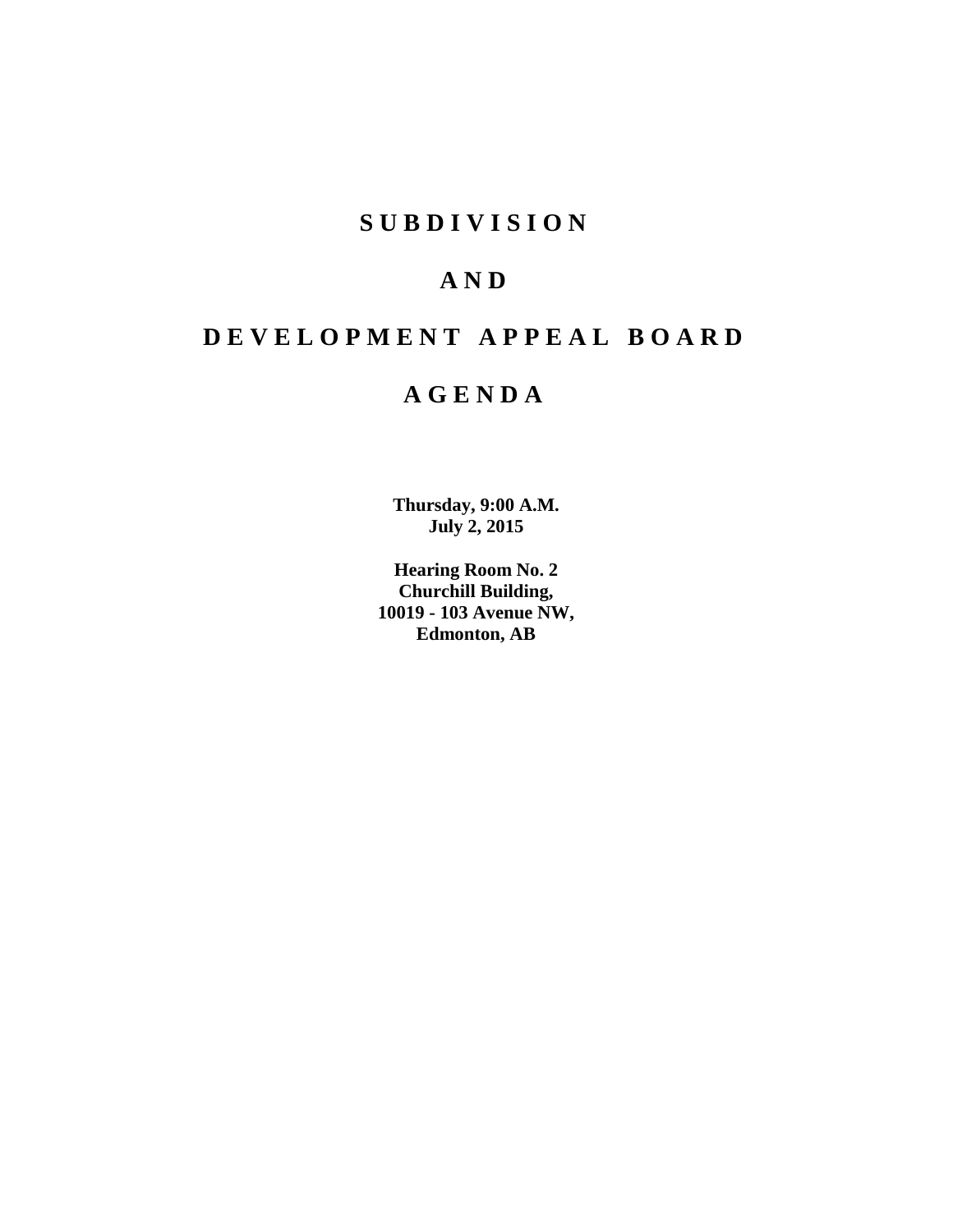## **SUBDIVISION AND DEVELOPMENT APPEAL BOARD HEARING ROOM NO. 2**

|   | 9:00 A.M.  | $SDAB-D-15-140$ | Construct exterior alterations to a Single<br>Detached House (concrete driveway in front<br>yard and new access off of 65 Street) |
|---|------------|-----------------|-----------------------------------------------------------------------------------------------------------------------------------|
|   |            |                 | 10695 - 65 Street NW<br>Project No.: 155438279-002                                                                                |
|   |            |                 | BREAK – 10:45 A.M. TO 11:00 A.M.                                                                                                  |
| H | 11:00 A.M. | $SDAB-D-15-141$ | Construct a rear uncovered deck (3.10m x 6.4m)<br>$@$ 4.3m in Height)                                                             |
|   |            |                 | 52 - Sylvancroft Lane NW<br>Project No.: 145296516-016                                                                            |
|   | NOTE:      |                 | Unless otherwise stated, all references to "Section numbers" refer to<br>the authority under the Edmonton Zoning Bylaw 12800.     |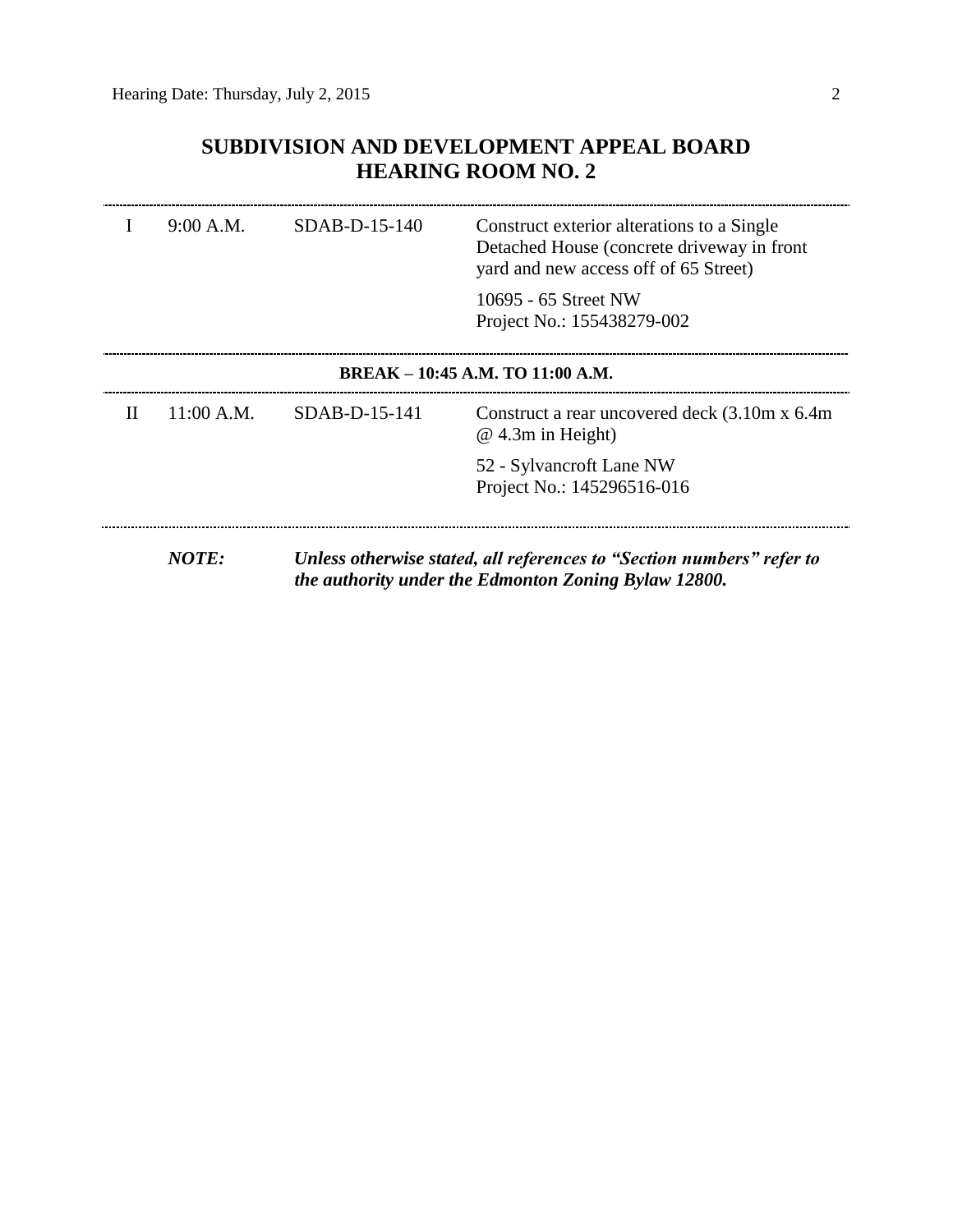#### **ITEM I:** 9:00 A.M. **FILE: SDAB-D-15-140**

#### AN APPEAL FROM THE DECISION OF THE DEVELOPMENT OFFICER

APPLICATION NO.: 155438279-002

APPLICATION TO: Construct exterior alterations to a Single Detached House (concrete driveway in front yard and new access off of 65 Street)

DECISION OF THE DEVELOPMENT AUTHORITY: Refused

DECISION DATE: May 22, 2015

DATE OF APPEAL: June 4, 2015

MUNICIPAL DESCRIPTION OF SUBJECT PROPERTY: 10695 - 65 STREET NW

STATUTORY PLAN: NA

LEGAL DESCRIPTION: Plan 1997KS Blk 44 Lot 3

ZONE: RF1-Single Detached Residential Zone

OVERLAY: Mature Neighbourhood Overlay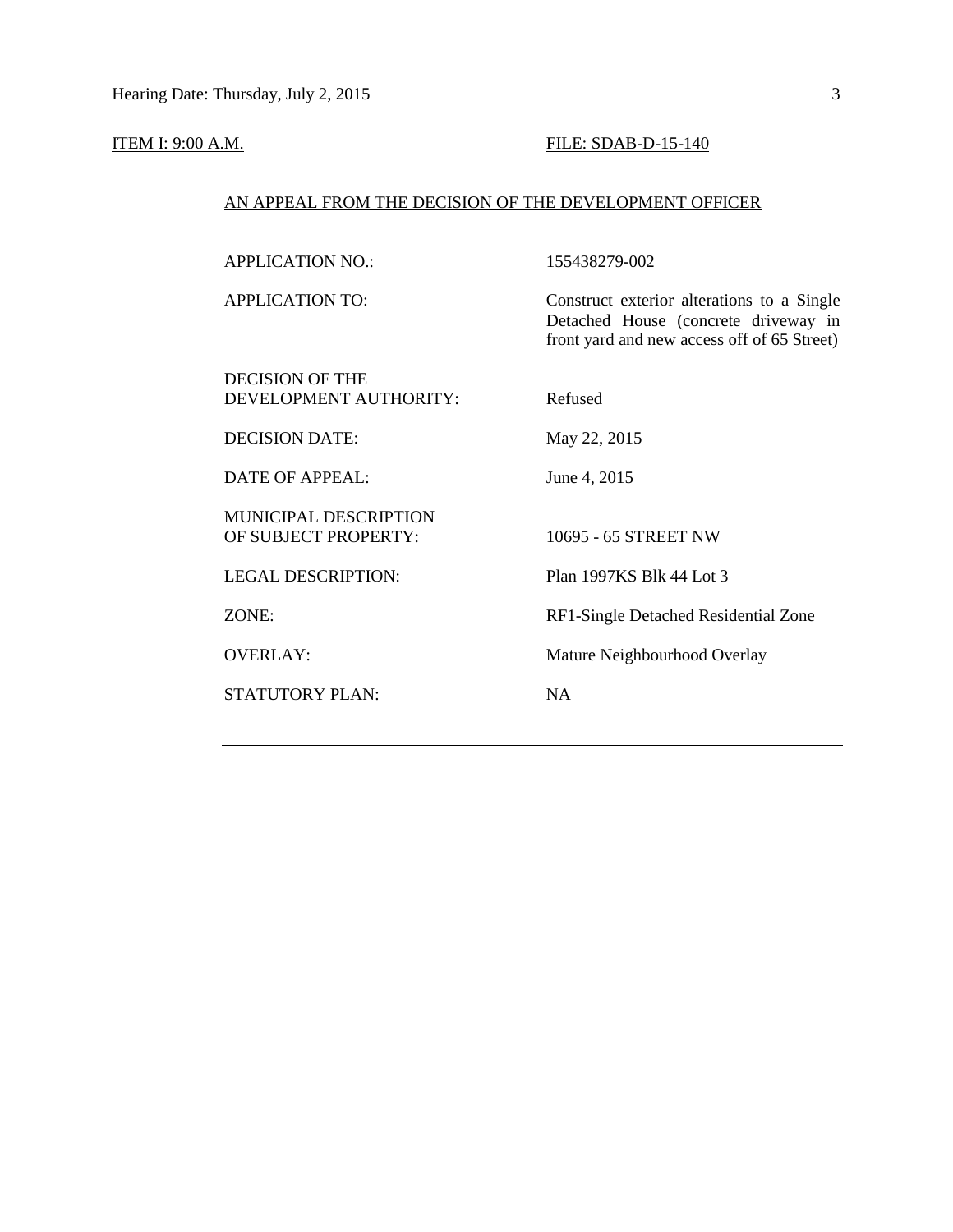#### Hearing Date: Thursday, July 2, 2015 4

#### DEVELOPMENT OFFICER'S DECISION

REFUSED - The proposed development is refused for the following reasons:

1. Section 6.1(26): Driveway means an area that provides access for vehicles from a public or private roadway to a Garage or Parking Area

The proposed hardsurfaced area on the front of this property does NOT lead to an overhead garage door or parking area. (Section 6.1(26)).

2. Section 55.4(1): All open space including Front Yards, Rear Yards, Side Yards and Yards, at grade Amenity Areas, Private Outdoor Amenity Areas, Setback areas and Separation Spaces shall be landscaped with trees, shrubs, flower beds, grass, ground cover or suitable decorative hardsurfacing.

The proposed hardsurfaced driveway is in the front of the property. Based on the landscaping regulations, front yards/front setbacks must be landscaped. Monolithic concrete is not considered a form of landscaping. (Section 55.4(1)) (Section 6.1(55))

3. Section  $54.2(2(e))$ : Except as otherwise provided for in this Bylaw, parking spaces, not including Driveways, that are required in accordance with the minimum standards of this Bylaw shall be located in accordance with the following: parking spaces shall not be located within a Front Yard.

The proposed hardsurfaced driveway will be used for parking. This area should be landscaped and parking is also not allowed within these yards.

4. Section 814.3(10): Regardless of whether a Site has existing vehicular access from the front or flanking public roadway, there shall be no such access where an abutting Lane exists, and fewer than 50% of principal Dwellings on the blockface have vehicular access from the front or flanking roadway.

Front access garage/driveways are not allowed under the Mature Neighbourhood Overlay. Where a rear lane exists, all vehicular access must be from the lane.

5. Section 54.1(4): The Front Yard of any at-grade Dwelling unit in any Residential Zone may include a maximum of one Driveway. The area hardsurfaced for a Driveway shall have:

- a minimum width of 3.1 m; and

- a maximum width that shall be calculated as the product of 3.1 m multiplied by the total number of adjacent side-by-side parking spaces contained within the Garage.

The Driveway shall lead directly from the roadway to the required Garage or Parking Area.

The proposed driveway does not lead directly from a garage or parking area.

6. Section 11.3(1): Given the above observations, the proposed development would unduly interfere with the amenities of the neighbourhood, or materially interfere with or affect the use, enjoyment or value of neighbouring properties in the opinion of the Development Officer.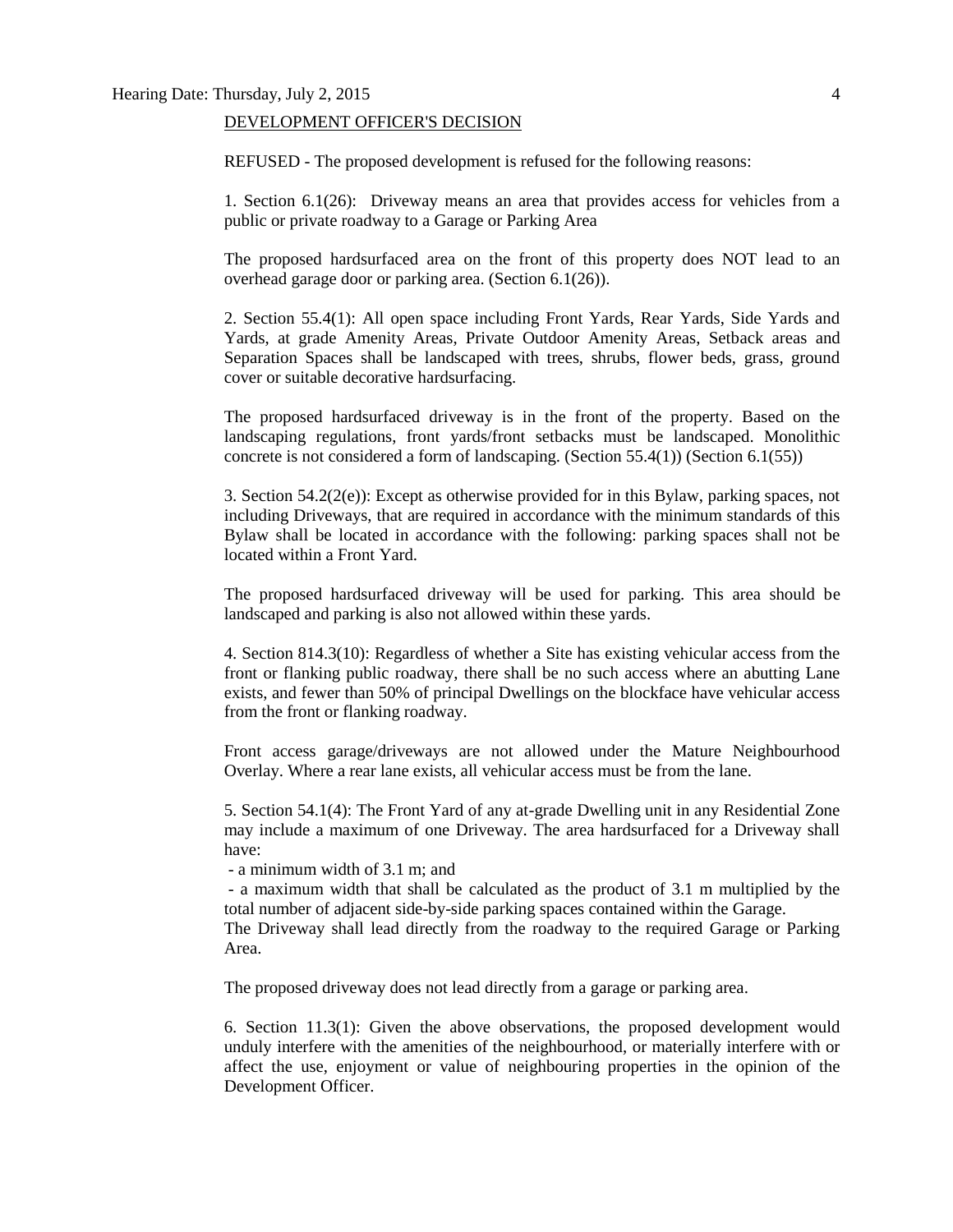#### Hearing Date: Thursday, July 2, 2015 5

The proposed concrete in the front yard is unsightly. The entire front yard must be landscaped. Parking on areas that should be landscaped also takes away from desirable curb appeal.

NOTES:

Sufficient onsite parking is provided through the provision of a rear detached garage, parking on the front yard can create negative impact to the site and the surrounding neighbourhood.

Runoff may drain onto neighbouring properties creating a negative impact.

Unless otherwise stated, all above references to section numbers refer to the authority under the Edmonton Zoning Bylaw 12800.

#### APPELLANT'S SUBMISSION

I intend to appeal for the following reasons in response to the denial;

1. The proposed area will lead to the car port that is currently built next to my house and was done so under a permit.

2. The rest of my front yard will be landscaped.

3. I do not intend to park on the driveway. The driveway will be used to access the current carport.

4. There is a precedence in my neighborhood for houses that have both front access and back lane access. Including the two houses to the north of me.

5. The proposed driveway will lead directly to the current permitted carport.

6. I do not intend to park on the driveway. The driveway will be used to access the current carport.

Additional information: I would like to demolish my current garage and build a new garage with suite/living accommodations above it in the near future. By allowing me to have additional parking in the current carport it would put less of a burden in the neighborhood for parking.

#### SUBDIVISION AND DEVELOPMENT APPEAL BOARD OFFICER'S COMMENTS

**Single Detached Housing** is a Permitted Use in the RF1 Single Detached Residential Zone, Section 110.2(4).

Section 50.1(2) states Accessory Uses and Buildings are permitted in a Zone when Accessory to a principal Use which is a Permitted Use in that same Zone and for which a Development Permit has been issued.

Under section 6.1(26), **Driveway** means an area that provides access for vehicles from a public or private roadway to a Garage or Parking Area.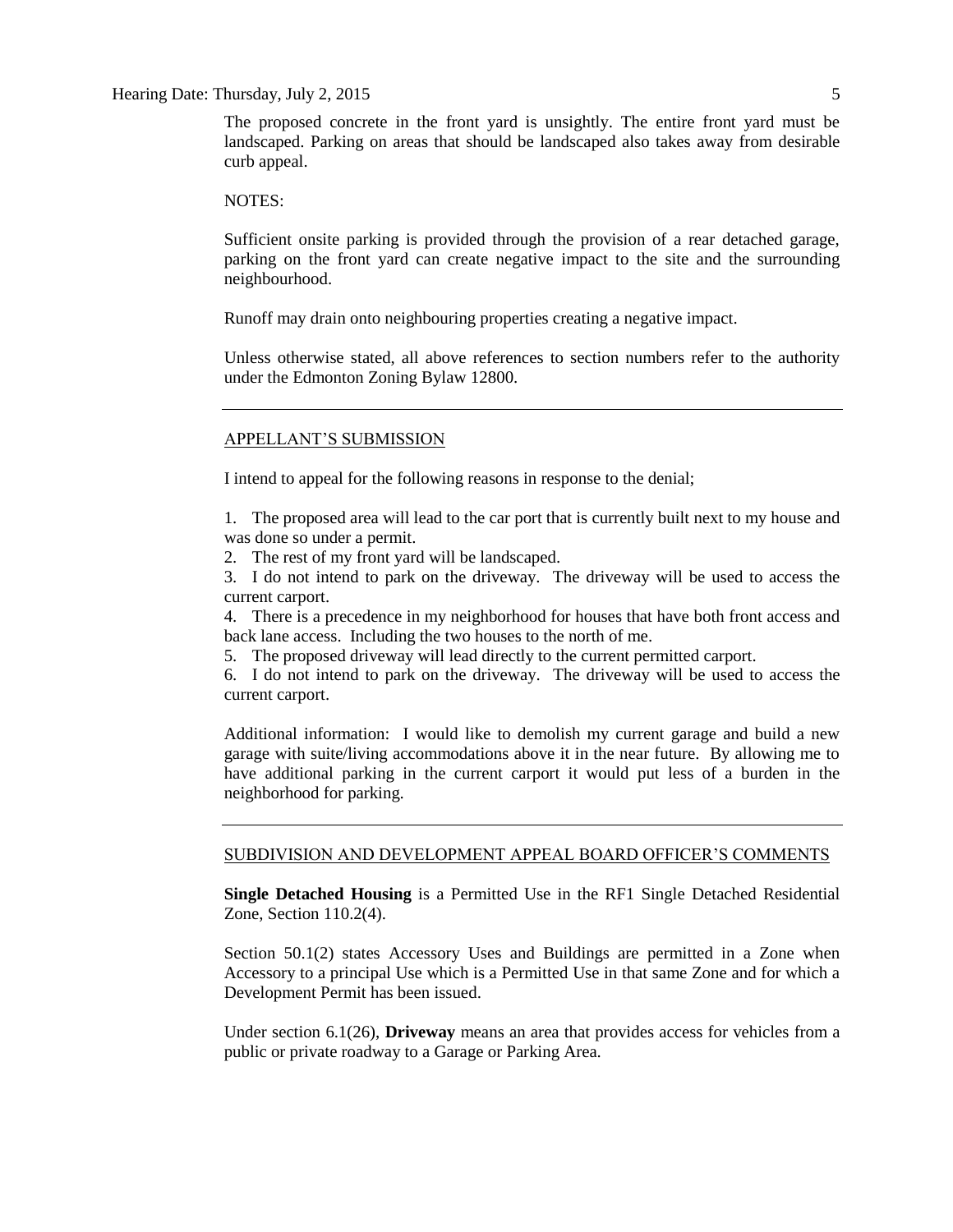Section 54.1(4) states the Front Yard of any at-grade Dwelling unit in any Residential Zone, or in the case of a corner Site, the Front Yard or the flanking Side Yard in any Residential Zone, may include a maximum of one Driveway. The area hardsurfaced for Driveway, not including the area used as a walkway, shall:

- a. a minimum width of 3.1 metres;
- b. for a Site 10.4 metres wide or greater, have a maximum width that shall be calculated as the product of 3.1 metres multiplied by the total number of adjacent side-by-side parking spaces contained within the Garage; and
- c. for a Site less than 10.4 metres wide, have a maximum width of 3.1 metres.

The Driveway shall lead directly from the roadway to the required Garage or Parking Area.

#### **The Development Officer determined the proposed hardsurfaced area does not lead to an overhead Garage door or Parking Area.**

Section 55.4(1) states all open space including Front Yards, Rear Yards, Side Yards and Yards, at grade Amenity Areas, Private Outdoor Amenity Areas, Setback areas and Separation Spaces shall be landscaped with trees, shrubs, flower beds, grass, ground cover or suitable decorative hardsurfacing, in accordance with the Landscape Plan submitted pursuant to subsection 55.3 and approved by the Development Officer. This requirement shall not apply to those areas designated for parking and circulation, which shall be landscaped in accordance with subsection 55.8 of this Bylaw. The Development Officer may require Landscaping of areas within a Site that are intended for future development if, in the opinion of the Development Officer, the lack of Landscaping creates a potential negative visual impact, given the visibility of these areas from adjacent properties and public roadways.

**The Development Officer determined the proposed hardsurfaced Driveway is in the front of the property. Based on Landscaping regulations, Front Yard/Front Setbacks must be landscaped. Monolithic concrete is not considered a form of Landscaping.**

Section 54.2(2)(e) states, except as otherwise provided for in this Bylaw, parking spaces, not including Driveways, that are required in accordance with the minimum standards of this Bylaw shall be located in accordance with the following:

- i. parking spaces shall not be located within a Front Yard; and
- ii. on a Corner Lot in a Residential Zone, parking spaces, in addition to complying with the other provisions of this Bylaw, shall not be located within the Side Yard abutting the flanking public roadway, other than a Lane. Where the amount of parking provided on a Corner Lot is in excess of the minimum requirements of this Bylaw, the Development Officer shall have the discretion to allow such additional spaces within a Side Yard flanking a public roadway, other than a Lane.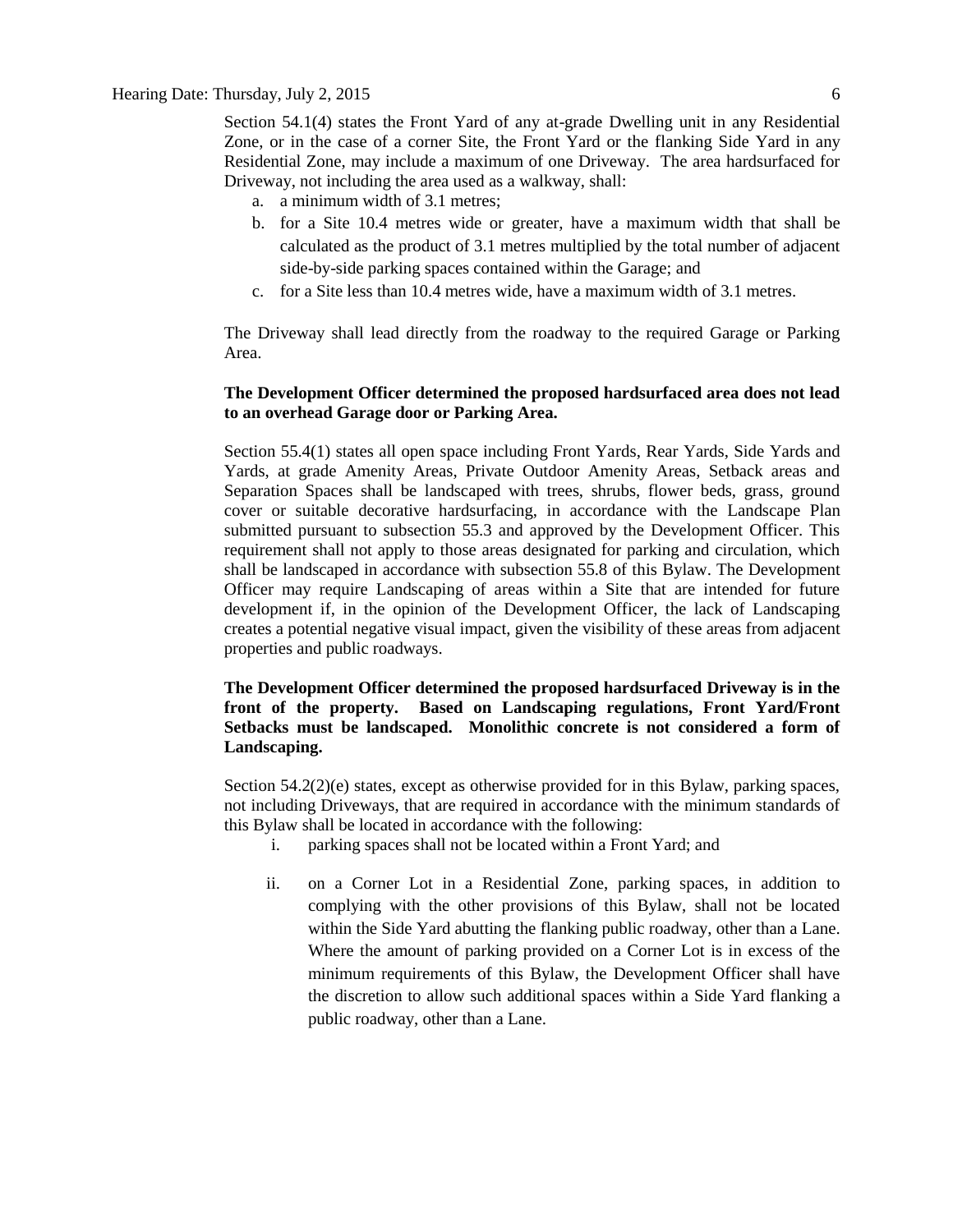Section 11.3(1) states the Development Officer may approve, with or without conditions as a Class B Development, an application for development that does not comply with this Bylaw where the proposed development would not, in his opinion:

- a. unduly interfere with the amenities of the neighbourhood; or
- b. materially interfere with or affect the use, enjoyment or value of neighbouring properties.

**The Development Officer determined that the proposed development would unduly interfere with the amenities of the neighbourhood, or materially interfere with or affect the use, enjoyment or value of neighbouring properties. The proposed concrete in the Front Yard is unsightly. The entire Front Yard must be landscaped. Parking on areas that should be landscaped takes away from desirable curb appeal.**

Under Section 6.1(69), **Parking Area** means an area that is used for the parking of vehicles. A Parking Area is comprised of one or more parking spaces, and includes a parking pad, but does not include a Driveway.

Under Section 6.1(55), **Landscaping** means the preservation or modification of the natural features of a Site through the placement or addition of any or a combination of the following:

- a. soft landscaping elements such as trees, shrubs, plants, lawns, and ornamental plantings;
- b. decorative hardsurfacing elements such as bricks, pavers, shale, crushed rock or other suitable materials, excluding monolithic concrete and asphalt, in the form of patios, walkways and paths; and
- c. architectural elements such as decorative fencing, walls, and sculpture.

Under Section 6.1(39), **Front Yard** means the portion of a Site abutting the Front Lot Line extending across the full width of the Site, situated between the Front Lot Line and the nearest wall of the principal building, not including projections.



Public Roadway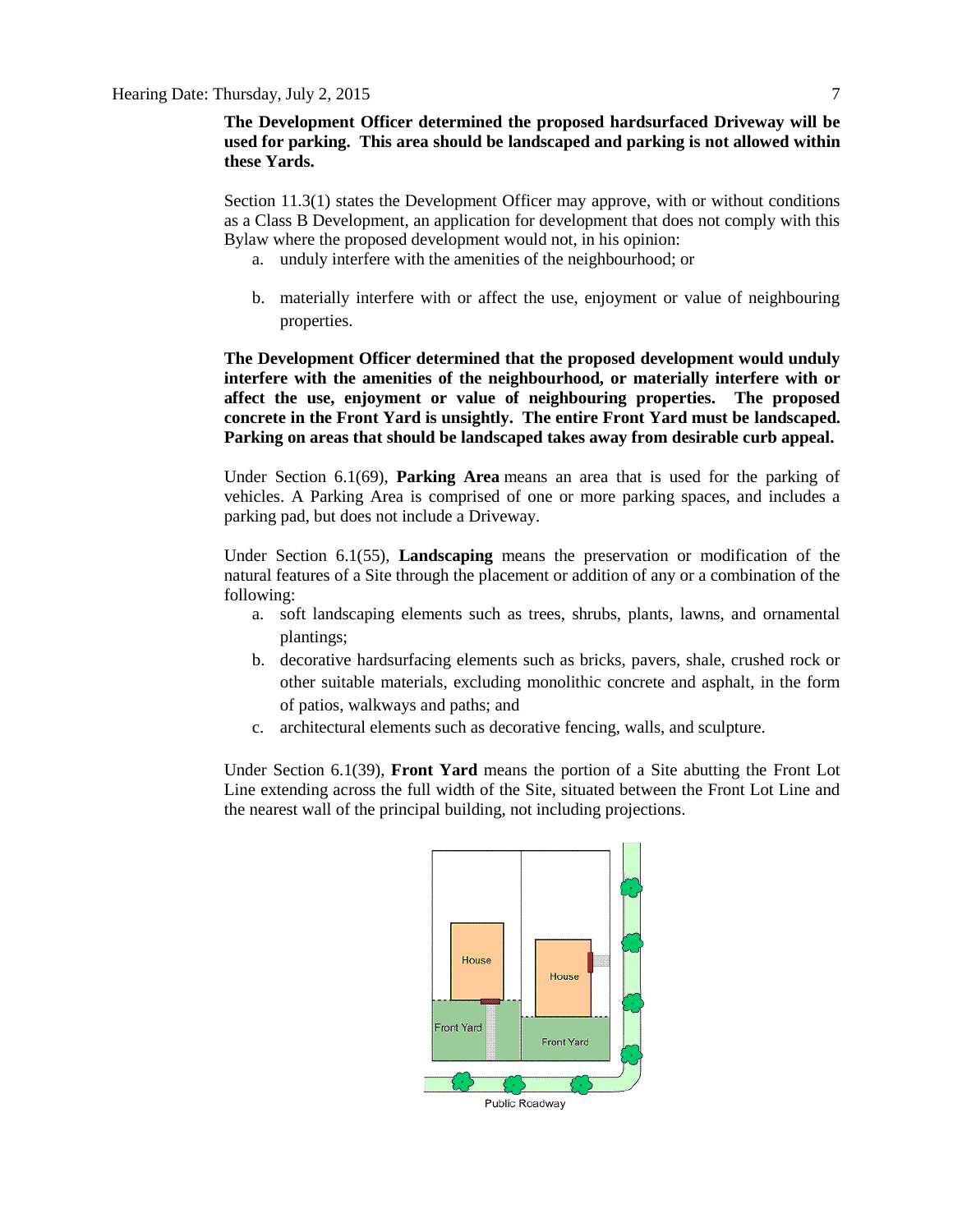Section 814.1 states the purpose of the Mature Neighbourhood Overlay is to ensure that new low density development in Edmonton's mature residential neighbourhoods is sensitive in scale to existing development, maintains the traditional character and pedestrian-friendly design of the streetscape, ensures privacy and sunlight penetration on adjacent properties and provides opportunity for discussion between applicants and neighbouring affected parties when a development proposes to vary the Overlay regulations.

Section 110.1 states the purpose of this Zone is to provide for Single Detached Housing while allowing other forms of small scale housing in the form of Secondary Suites, Semidetached Housing and Duplex Housing under certain conditions.

### NOTICE TO APPLICANT/APPELLANT

Provincial legislation requires that the Subdivision and Development Appeal Board issue its official decision in writing within fifteen days of the conclusion of the hearing. Bylaw No. 11136 requires that a verbal announcement of the Board's decision shall be made at the conclusion of the hearing of an appeal, but the verbal decision is not final nor binding on the Board until the decision has been given in writing in accordance with the Municipal Government Act.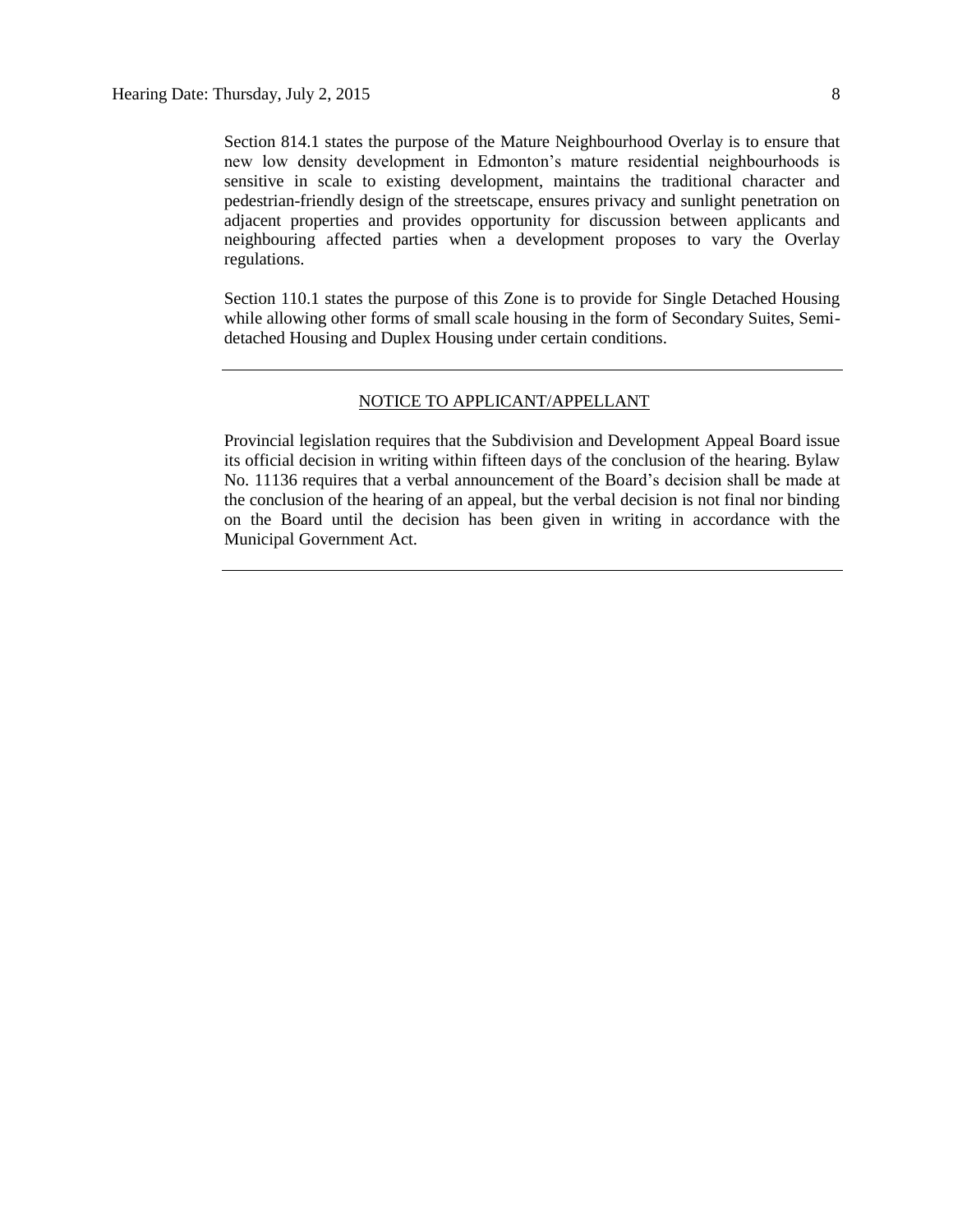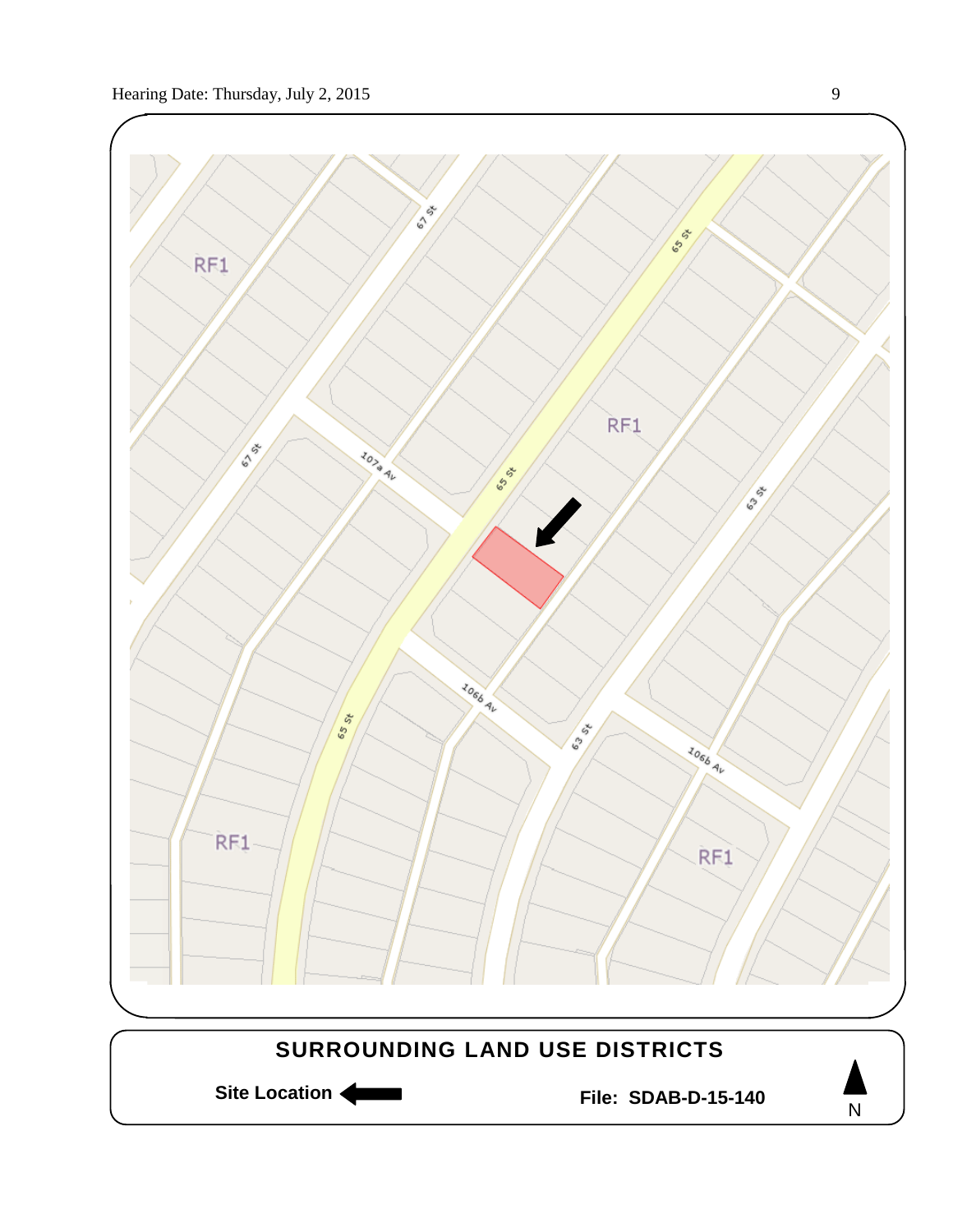## **ITEM II: 11:00 A.M. FILE: SDAB-D-15-141**

## AN APPEAL FROM THE DECISION OF THE DEVELOPMENT OFFICER

| <b>APPLICATION NO.:</b>                              | 145296516-016                                                          |
|------------------------------------------------------|------------------------------------------------------------------------|
| <b>APPLICATION TO:</b>                               | Construct a rear uncovered deck (3.10m x)<br>$6.4m \& 4.3m$ in Height) |
| <b>DECISION OF THE</b><br>DEVELOPMENT AUTHORITY:     | Refused                                                                |
| <b>DECISION DATE:</b>                                | June 4, 2015                                                           |
| <b>DATE OF APPEAL:</b>                               | June 5, 2015                                                           |
| <b>MUNICIPAL DESCRIPTION</b><br>OF SUBJECT PROPERTY: | 52 - Sylvancroft Lane NW                                               |
| <b>LEGAL DESCRIPTION:</b>                            | Plan 1324395 Unit 11                                                   |
| ZONE:                                                | RF3-Small Scale Infill Development Zone                                |
| <b>OVERLAY:</b>                                      | Mature Neighbourhood Overlay                                           |
| <b>STATUTORY PLAN:</b>                               | N/A                                                                    |
|                                                      |                                                                        |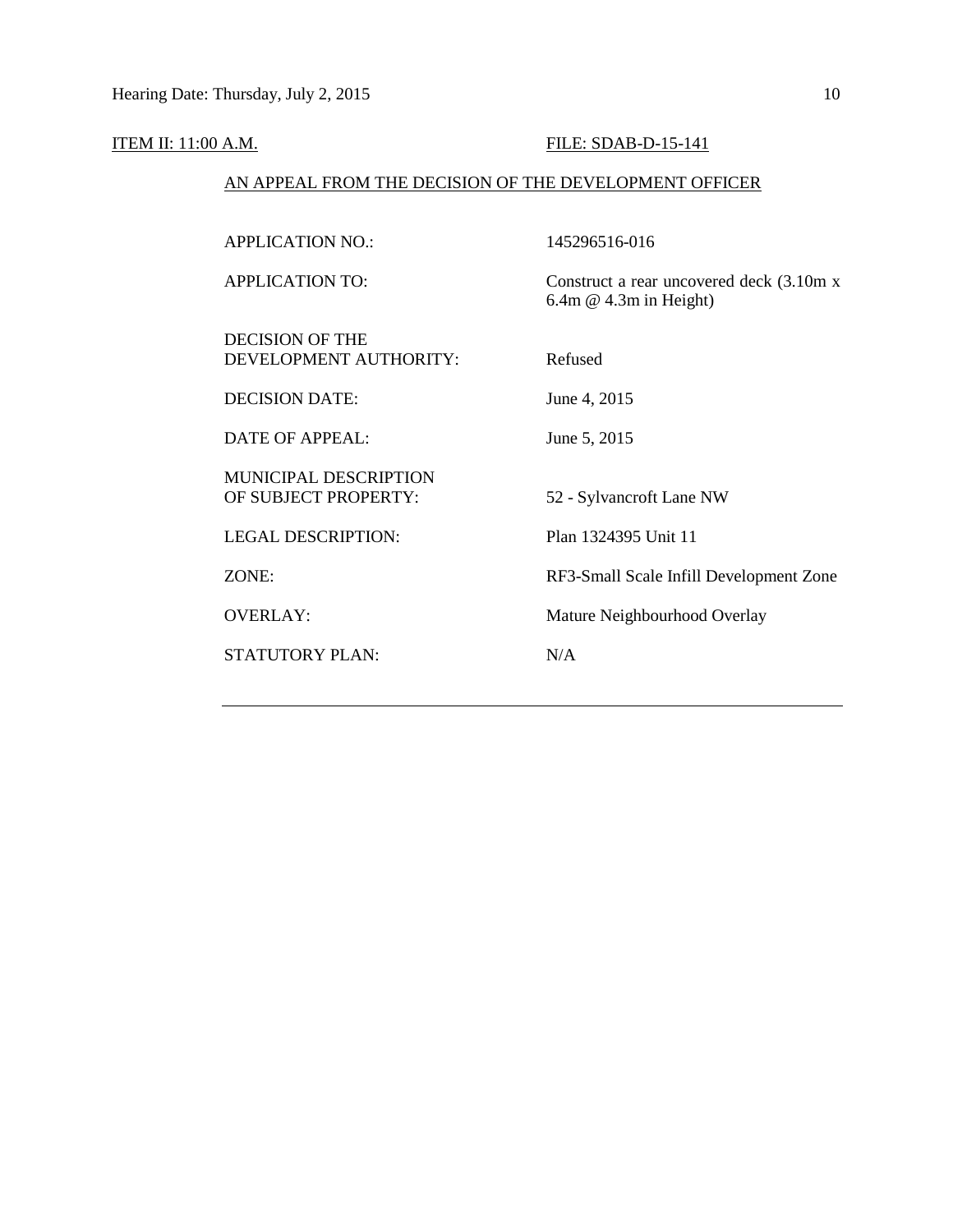#### DEVELOPMENT OFFICER'S DECISION

REFUSED - The proposed development is refused for the following reasons:

1. Section 44.3(a) - The minimum Rear Setback to the platform structure is 14.00 m. Proposed: 12.5 m Exceeds by: 1.50 m

2. Section 140.4(10)(d) - The maximum Site Coverage for Semi-detached Housing with a Site area less than 600 sq m shall be 42%. Proposed: 42.76% Exceeds by: 0.76% or 2.45 sq m.

Notes:

Unless otherwise stated, all references to section numbers refer to the Edmonton Zoning Bylaw 12800.

#### APPELLANT'S SUBMISSION

We were required by the City development office to apply for a rear balcony permit which we believed to have been already approved as part of a house construction permit see attached, balcony circled. The reason for this, they claimed, was that "scope of permit" carried the meaning of scope of application. We were told this in April, 2015, fourteen months after the development permit was issued. The new application has been refused.

#### SUBDIVISION AND DEVELOPMENT APPEAL BOARD OFFICER'S COMMENTS

**Semi-detached Housing** is a Permitted Use in the RF3 Small Scale Infill Residential Zone, Section 140.2(8).

Section 44.3(a) states Platform Structures may project into a required Setback or Separation Space provided such projections do not exceed 2.0 metres for Setbacks or Separation Spaces with a depth of at least 4.0 metres.

Section 814.3(5) states the minimum Rear Setback shall be 40% of Site depth.

**The Development Officer determined the minimum Rear Setback to the Platform Structure is 14.0 metres. The Development Officer determined the proposed development provides a Rear Setback of 12.5 metres which is in excess of the minimum required Rear Setback by 1.5 metres.**

Section 140.4(10)(d) states the maximum Site Coverage for a Semi-detached Housing with a Site area less than 600 square metres, the total Site Coverage shall not exceed 42 percent.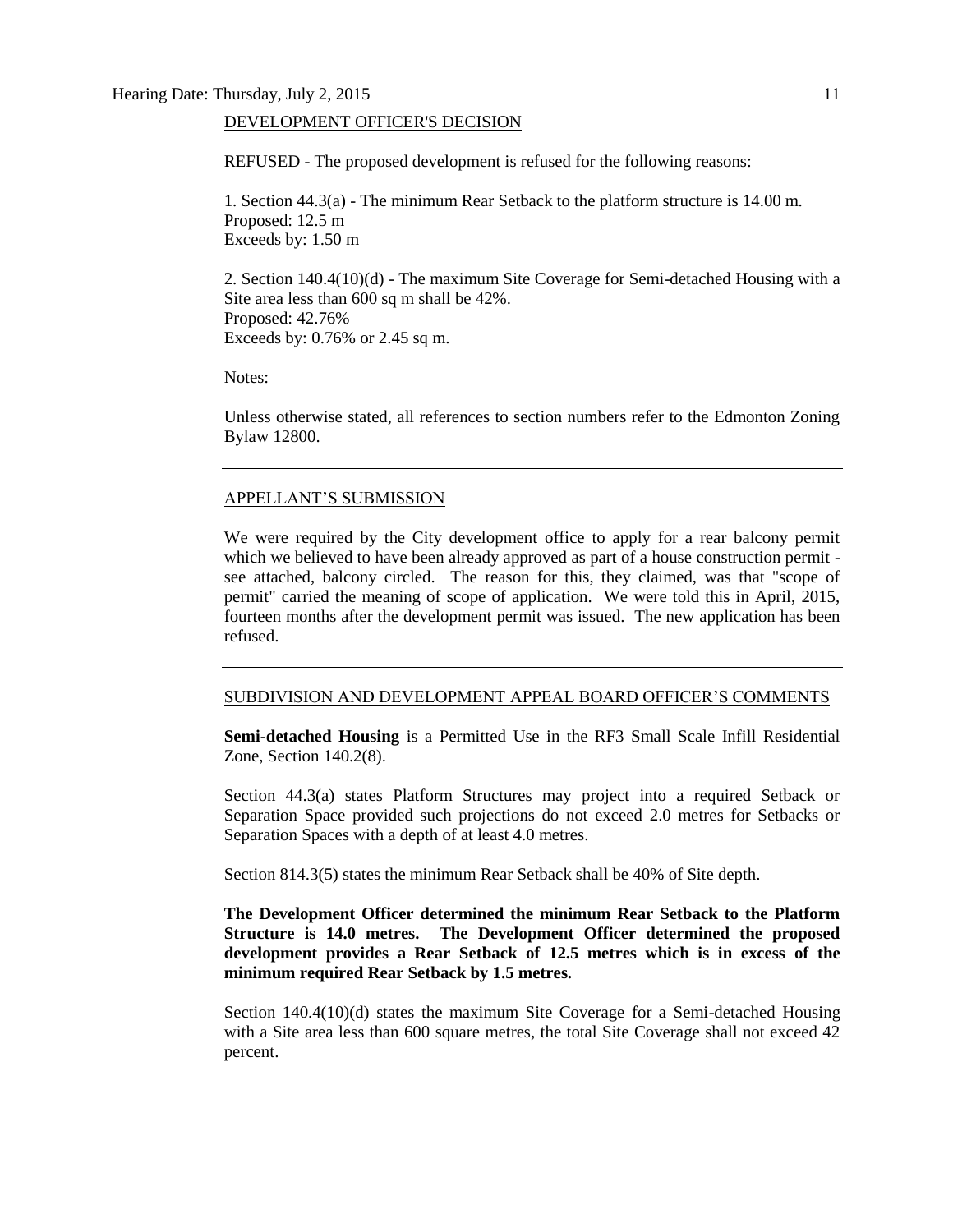**The Development Officer determined the maximum allowable Site Coverage is 42 percent. The proposed development provides a Site Coverage of 42.76 percent and exceeds the maximum allowable Site Coverage by 2.45 square metres (0.76 percent).**

Under Section 6.1(74), **Platform Structures** means structures projecting from the wall of a building that may be surrounded by guardrails or parapet walls. Common structures include: balconies, raised terraces and decks.

Under Section 6.1(82), **Rear Setback** means the distance that a development or a specified portion of it, must be setback from a Rear Lot Line. A Rear Setback is not a Rear Yard Amenity Space or Separation Space.



Under Section 6.1(93), **Site Coverage** means the total horizontal area of all buildings or structures on a Site which are located at or higher than 1.0 metre above grade, including Accessory Buildings or Structures, calculated by perpendicular projection onto a horizontal plane from one point located at an infinite distance above all buildings and structures on the Site. This definition shall not include:

- a. steps, eaves, cornices, and similar projections;
- b. driveways, aisles and parking lots unless they are part of a Parking Garage which extend 1.0 metre or more above grade; or
- c. unenclosed inner and outer courts, terraces and patios where these are less than 1.0 metre above grade.

Section 814.1 states the purpose of the Mature Neighbourhood Overlay is to ensure that new low density development in Edmonton's mature residential neighbourhoods is sensitive in scale to existing development, maintains the traditional character and pedestrian-friendly design of the streetscape, ensures privacy and sunlight penetration on adjacent properties and provides opportunity for discussion between applicants and neighbouring affected parties when a development proposes to vary the Overlay regulations.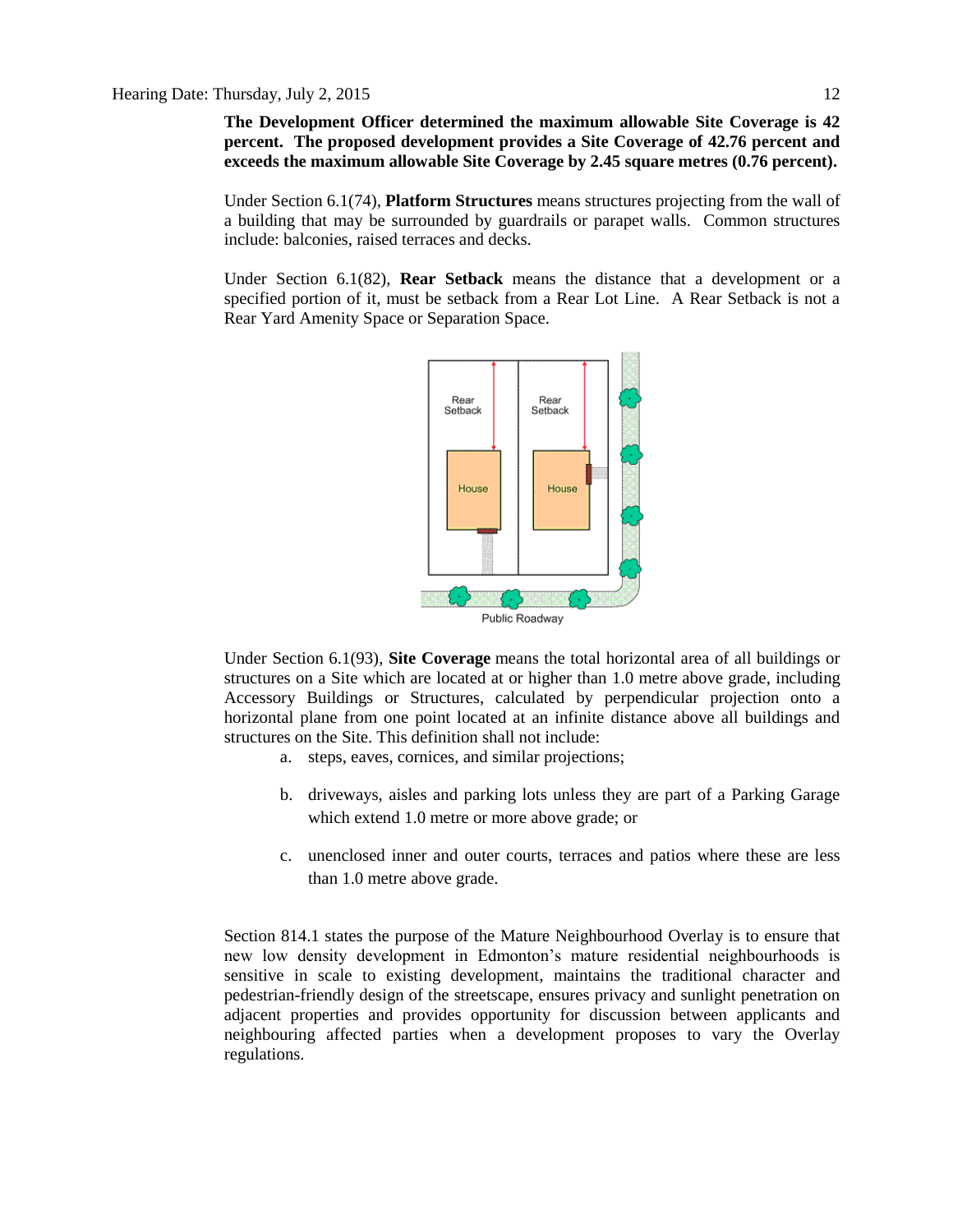Section 140.1 states the purpose of the zone is to provide for Single Detached Housing and Semi-detached Housing while allowing small scale conversion and infill redevelopment to buildings containing up to four Dwellings, and including Secondary Suites under certain conditions.

#### NOTICE TO APPLICANT/APPELLANT

Provincial legislation requires that the Subdivision and Development Appeal Board issue its official decision in writing within fifteen days of the conclusion of the hearing. Bylaw No. 11136 requires that a verbal announcement of the Board's decision shall be made at the conclusion of the hearing of an appeal, but the verbal decision is not final nor binding on the Board until the decision has been given in writing in accordance with the Municipal Government Act.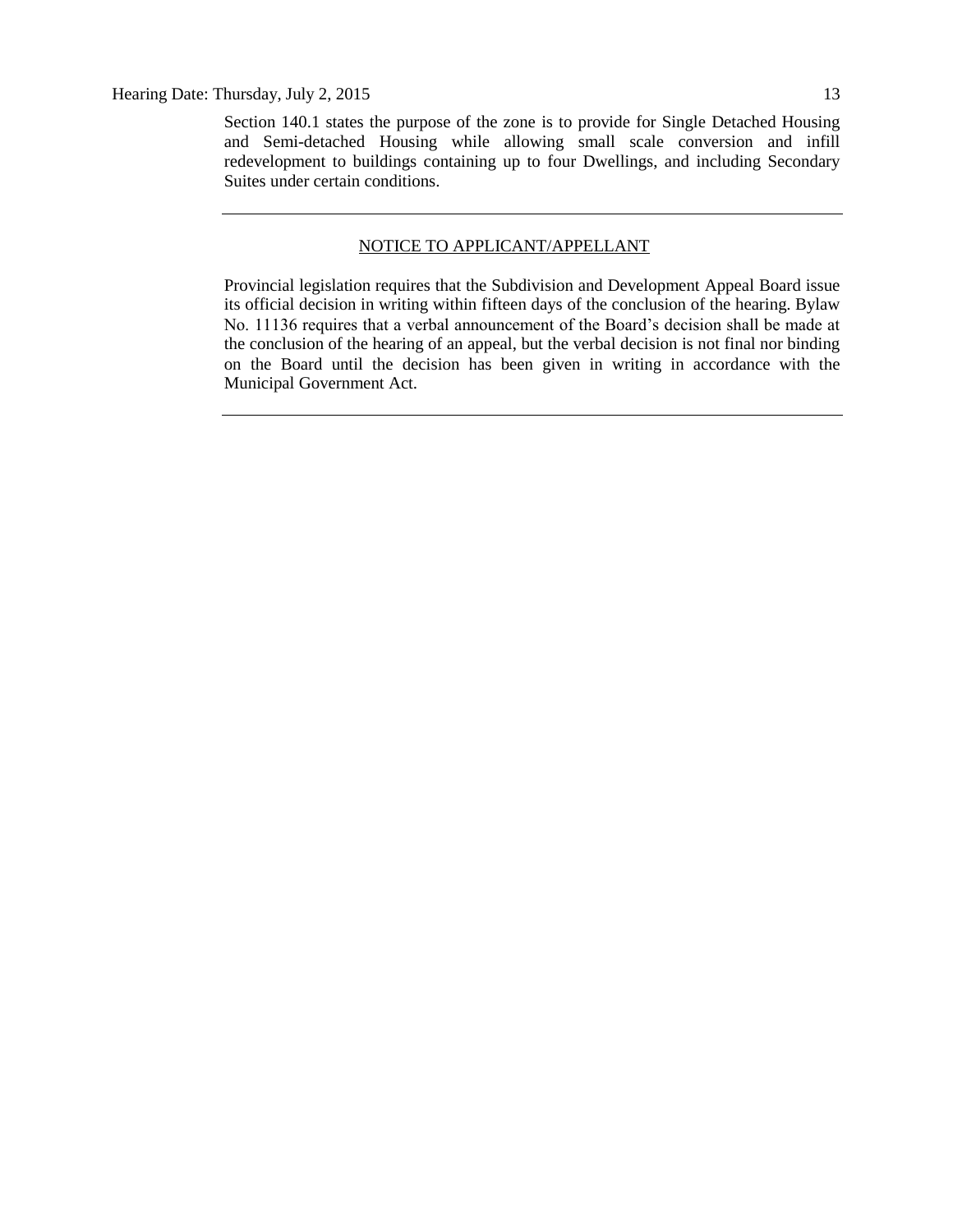